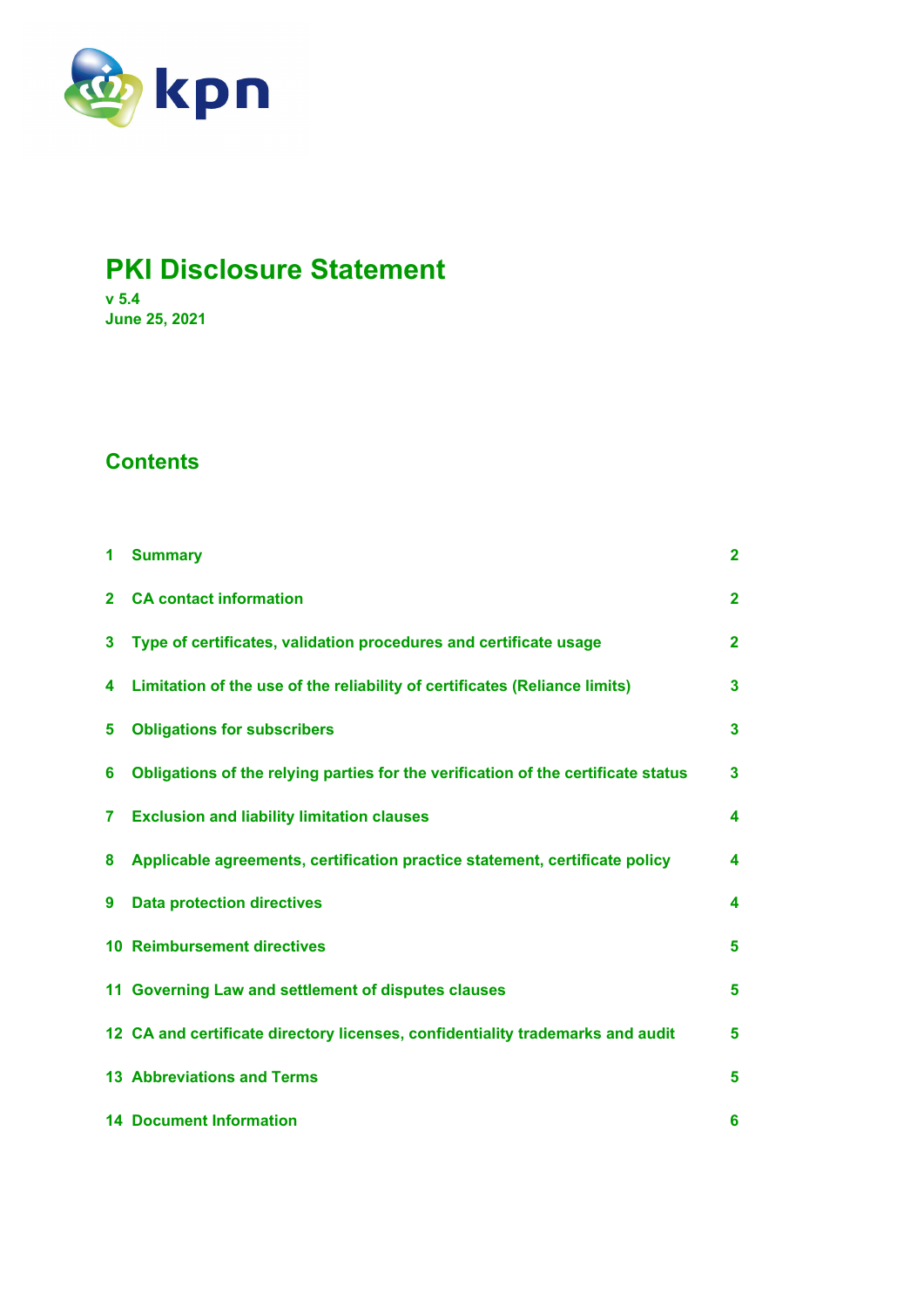

**Date:**  June 25, 2021 **Version:**  5.4

# **1 Summary**

The purpose of this PKI Disclosure Statement is to summarize and present the key points of the KPN PKI Overheid Certificate Practice Statements and specific conditions in a more readable and understandable format for the benefit of Subscribers and Relying Parties.

This PKI Disclosure Statement does not substitute or replace the KPN Certification Practice Statements under which digital certificates are issued. Reader must read the KPN CPS:

KPN PKIoverheid Certification Practice Statement

published at (https://certificaat.kpn.com/support/downloads/repository/) before applying for or relying on a certificate issued by KPN.

# **2 CA contact information**

Queries regarding this PKI Disclosure Statement shall be directed at:

KPN B.V. Attn.: KPN Security, Policy Management Authority Postbus 9105 7300 HN Apeldoorn. E-mail: pkio.servicedesk@kpn.com.

For general information please visit our website: https://certificaat.kpn.com/

To revoke a certificate, follow the procedures on the self-service portal: https://certificaat.kpn.com/intrekken/

#### **3 Type of certificates, validation procedures and certificate usage**

KPN issues 5 types of certificates under the Public Root of PKIoverheid:

- 1. Personal certificates (Persoonlijke certificaten);
- 2. Profession bound certificates (Beroepsgebonden certificaten);
- 3. Group certificates (Groepscertificaten);
- 4. Server certificates (Servercertificaten);
- 5. Qualified Electronic Seal Certificates (eSeal certificaten).

And 2 types of certificate under the Private Root of PKI Overheid:

- 1. Private Services Server certificates;
- 2. Group certificates (Groepscertificaten).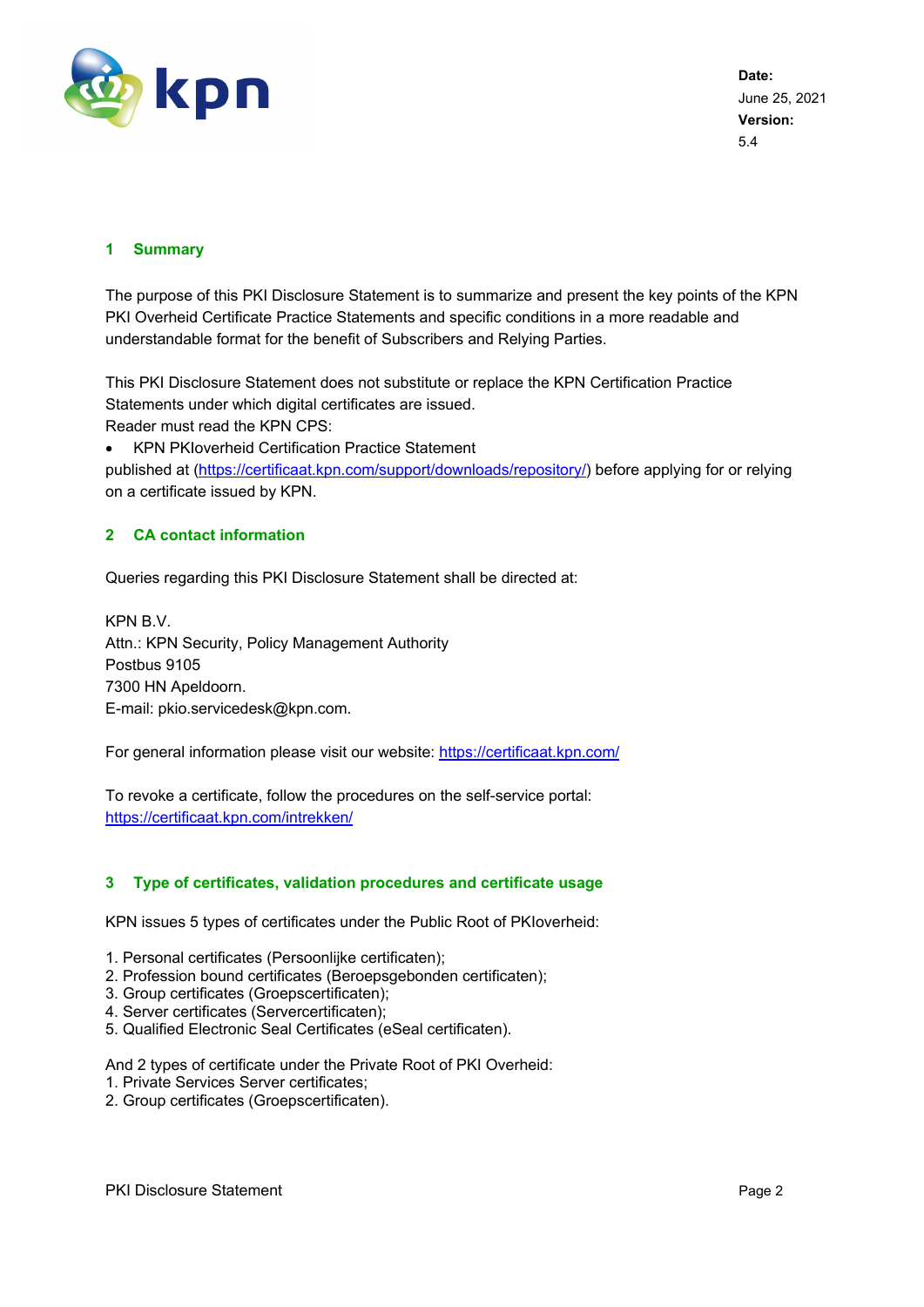

The "Staat der Nederlanden"( State of the Netherlands) Private Root CA - G1 is NOT publicly trusted by browsers and other applications.

The full description of the types of certificates supported by KPN and their respective validation procedures are covered in the KPN CPS document.

# **4 Limitation of the use of the reliability of certificates (Reliance limits)**

KPN does not impose reliance limits for Certificates issued under this policy. Reliance limits may be imposed by other policies, Dutch applicable law or by Relying Party Agreement. See Section 7 below for limitation of liability.

# **5 Obligations for subscribers**

- Submit accurate and complete information to the CA during subject registration in accordance with the requirements of the CP;
- Exercise reasonable care to avoid unauthorized use of the Subject's Private Key
- If any of the following occurs up to the end of the validity period indicated in the Certificate the subscriber must immediately revoke the certificate:
	- $\circ$  The Subject's Private Key has been potentially or actually lost, stolen or compromised;
	- $\circ$  Control over the Subject's Private Key has been lost due to potential or actual compromise of activation data (eg PIN code) or other reasons;
	- $\circ$  Inaccuracy or changes to the Certificate content, as notified to the Subscriber.

This can be achieved by following the procedures on the KPN self-service portal: https://certificaat.kpn.com/intrekken/

- Ensure that if the Subscriber or Subject generates the Subject's Key Pair, only the Subject holds the Private Key;
- Generate the Key Pair in a safe environment.

#### **6 Obligations of the relying parties for the verification of the certificate status**

- Independently assess the appropriateness of the use of a Certificate for any given purpose and determine that the Certificate will, in fact, be used for an appropriate purpose;
- Utilize the appropriate software and/or hardware to perform digital signature verification or other cryptographic operations, as a condition of relying on a Certificate in connection with each such operation. Such operations include identifying a Certificate Chain and verifying the digital signatures on all Certificates in the Certificate Chain. Relying parties will not rely on a Certificate unless these verification procedures are successful;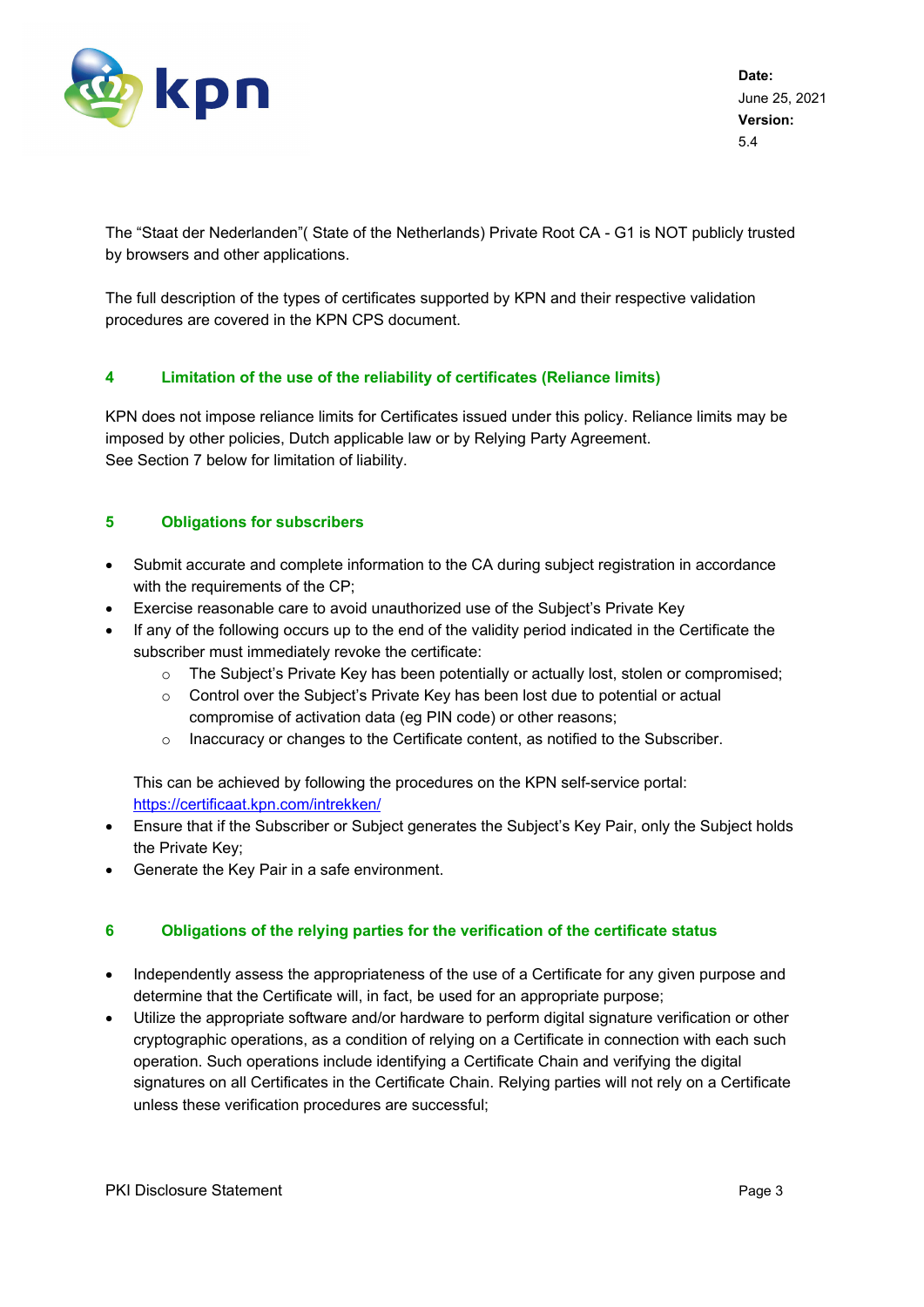

**Date:**  June 25, 2021 **Version:**  5.4

- Check the status of the Certificate on which the relying parties wishes to rely, as well as all the Certificates in its Certificate Chain. If any of the Certificates in the Certificate Chain have been revoked, relying parties will not rely on the end-user Subscriber Certificate or other revoked Certificate in the Certificate Chain;
- In the case of a "beroepsgebonden certificaat" (profession bound certificate) with the profession "gerechtsdeurwaarder" (Bailiff), it is the responsibility of the relying party to check whether this bailiff was registered as a bailiff in the register: http://www.registergerechtsdeurwaarders.nl at the time of usage of the certificate;
- Rely on the Certificate, if all of the checks described in the previous paragraphs are successful, provided that reliance upon the Certificate is reasonable under the circumstances. If the circumstances indicate a need for additional assurances, it is the responsibility of the relying parties to obtain such assurances for such reliance to be deemed reasonable.

# **7 Exclusion and liability limitation clauses**

KPN accepts liability for PKIoverheid Certificaten insofar as stated in the "Bijzondere Voorwaarden PKIoverheid certificaten"(special conditions PKIoverheid certificates) in https://certificaat.kpn.com/support/downloads/repository/

#### **8 Applicable agreements, certification practice statement, certificate policy**

See for applicable agreements and documents the repository: https://certificaat.kpn.com/support/downloads/repository/

The Subscriber Agreement is submitted with the Subscriber's Request Form to KPN in order to obtain a valid certificate.

This PKI Disclosure Statement serves as a summary for the certification practice statement (CPS) and refers to other operational documentation for more details concerning request and validation procedures.

#### **9 Data protection directives**

- KPN is careful with your data. You can rest assured that your details are safe with KPN and that we comply with the law;
- We do not look at the content of communications. We do not monitor calls, do not look at the content of your text messages, e-mails or chats, and do not keep track of which sites you visit;
- We do not sell your information to third parties.

KPN has formulated a privacy statement for all her services including her certificate services. In this statement is written down in which way KPN handles personal data. The privacy statement is made available on: https://certificaat.kpn.com/support/downloads/repository/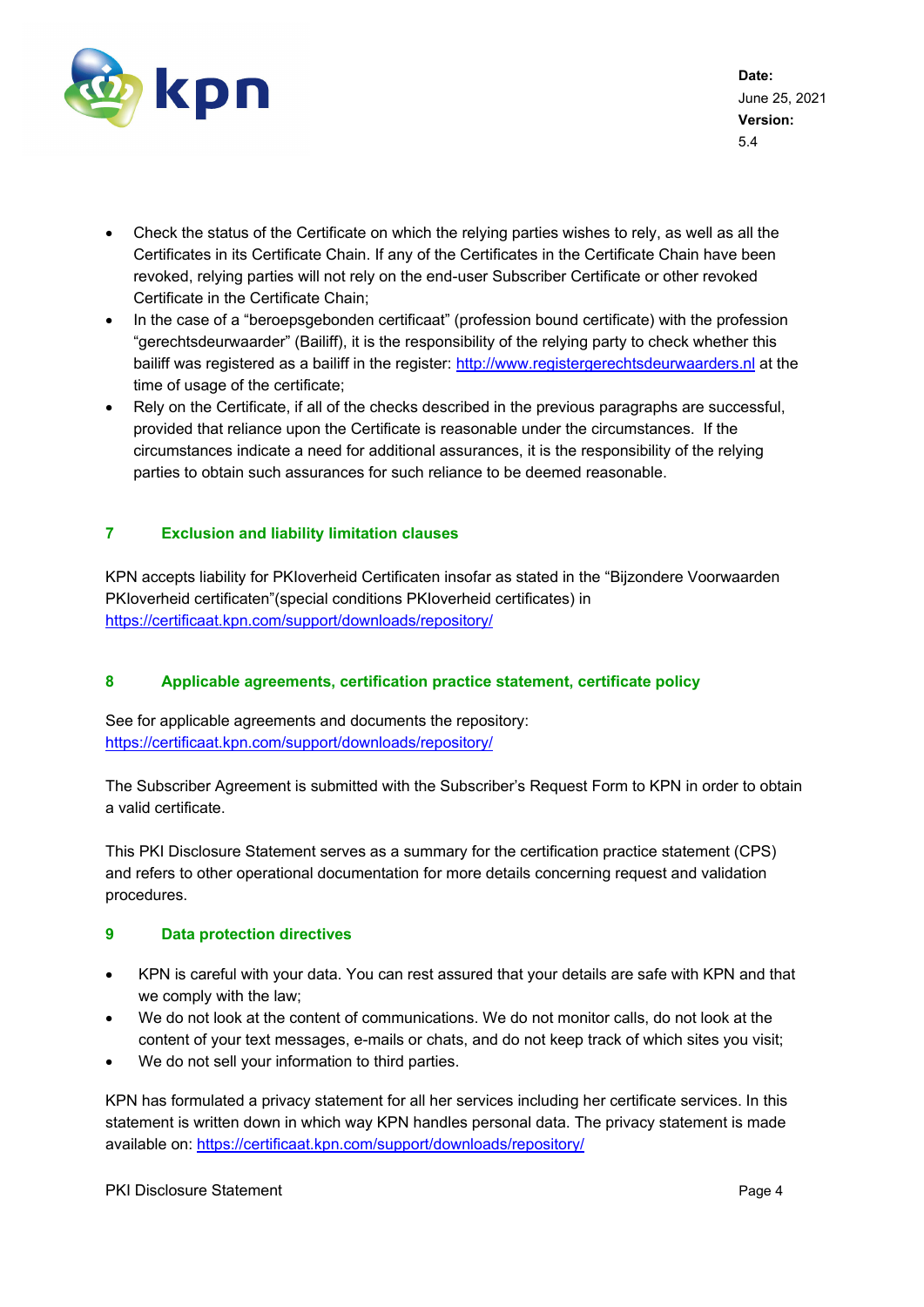

**Date:**  June 25, 2021 **Version:**  5.4

#### **10 Reimbursement directives**

Not applicable.

#### **11 Governing Law and settlement of disputes clauses**

All services concerning the KPN PKIoverheid certificates are governed exclusively by Dutch law.

#### **12 CA and certificate directory licenses, confidentiality trademarks and audit**

KPN is subject to a yearly compliance audit by a accredited auditor against the requirements of:

- European Union's (EU) eIDAS regulation;
- The program of requirements PKI Overheid;
- ETSI EN 319 411-1 and ETSI EN 319 411-2.

Proof of successful certification can be found by viewing the BSI certificates of compliance on our website: https://certificaat.kpn.com/support/downloads/repository/

| Abbreviation       | Description                                                                                         |  |  |  |  |
|--------------------|-----------------------------------------------------------------------------------------------------|--|--|--|--|
| /Term              |                                                                                                     |  |  |  |  |
| CA                 | <b>Certification Authority</b>                                                                      |  |  |  |  |
| Certificate        | An electronic document that uses a digital signature to bind a public key and an                    |  |  |  |  |
|                    | identity.                                                                                           |  |  |  |  |
| <b>CP</b>          | Certificate Policy                                                                                  |  |  |  |  |
| <b>CPS</b>         | <b>Certification Practice Statement</b>                                                             |  |  |  |  |
| <b>CRL</b>         | <b>Certificate Revocation List</b>                                                                  |  |  |  |  |
| <b>PKI</b>         | Public Key Infrastructure. A public key infrastructure (PKI) is a set of hardware,                  |  |  |  |  |
|                    | software, people, policies, and procedures needed to create, manage, distribute,                    |  |  |  |  |
|                    | use, store, and revoke digital certificates. In cryptography, a PKI is an arrangement               |  |  |  |  |
|                    | that binds public keys with respective user identities by means of a certificate<br>authority (CA). |  |  |  |  |
| Specific           | An amendment to KPN's general conditions specific to the use of KPN's                               |  |  |  |  |
| Conditions         | PKIoverheid certificates. In Dutch: Bijzondere Voorwaarden PKIoverheid                              |  |  |  |  |
| <b>PKIoverheid</b> | certificaten                                                                                        |  |  |  |  |
| certificates       |                                                                                                     |  |  |  |  |
| <b>Subscribers</b> | A natural person or Legal Entity to whom a Certificate is issued and who is legally                 |  |  |  |  |
|                    | bound by a Subscriber or Terms of Use Agreement.                                                    |  |  |  |  |
|                    |                                                                                                     |  |  |  |  |

# **13 Abbreviations and Terms**